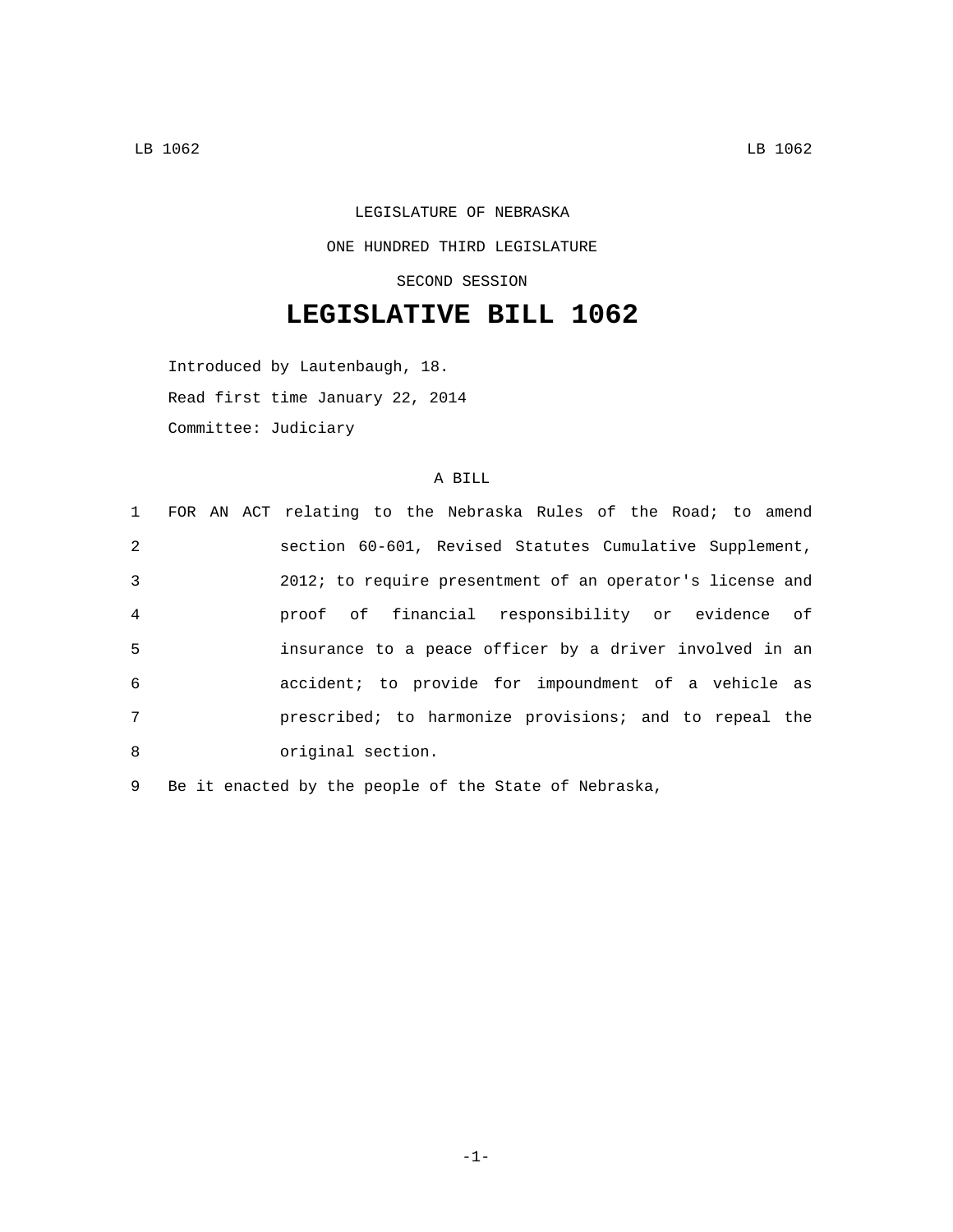| 1  | Section 1. Section 60-601, Revised Statutes Cumulative                |
|----|-----------------------------------------------------------------------|
| 2  | Supplement, 2012, is amended to read:                                 |
| 3  | 60-601 Sections 60-601 to 60-6,381 and section 2 of this              |
| 4  | act shall be known and may be cited as the Nebraska Rules of the      |
| 5  | Road.                                                                 |
| 6  | Sec. 2. (1) The driver of any vehicle involved in an                  |
| 7  | accident as described in section 60-696 or 60-697 to which a peace    |
| 8  | officer is called shall provide the peace officer with the driver's   |
| 9  | name, address, and telephone number and the driver's operator's       |
| 10 | license and proof of financial responsibility or evidence of          |
| 11 | insurance as required in section 60-387.                              |
| 12 | $(2)(a)$ If a driver fails to comply with subsection (1) of           |
| 13 | this section or if the driver is unable to comply with the operator's |
| 14 | license and proof of financial responsibility or evidence of          |
| 15 | insurance portions of subsection (1) of this section, and if the      |
| 16 | peace officer is unable to confirm the issuance of a valid operator's |
| 17 | license for the driver and proof of financial responsibility or       |
| 18 | evidence of insurance for the vehicle involved in the accident, such  |
| 19 | driver shall have his or her vehicle immediately impounded until the  |
| 20 | operator's license and proof of financial responsibility or evidence  |
| 21 | of insurance are provided to a peace officer.                         |
| 22 | (b) Any vehicle impounded under this subsection shall be              |
| 23 | released:                                                             |
| 24 | (i) To the holder of a bona fide lien on the vehicle                  |
| 25 | executed prior to such impoundment if possession of the vehicle is    |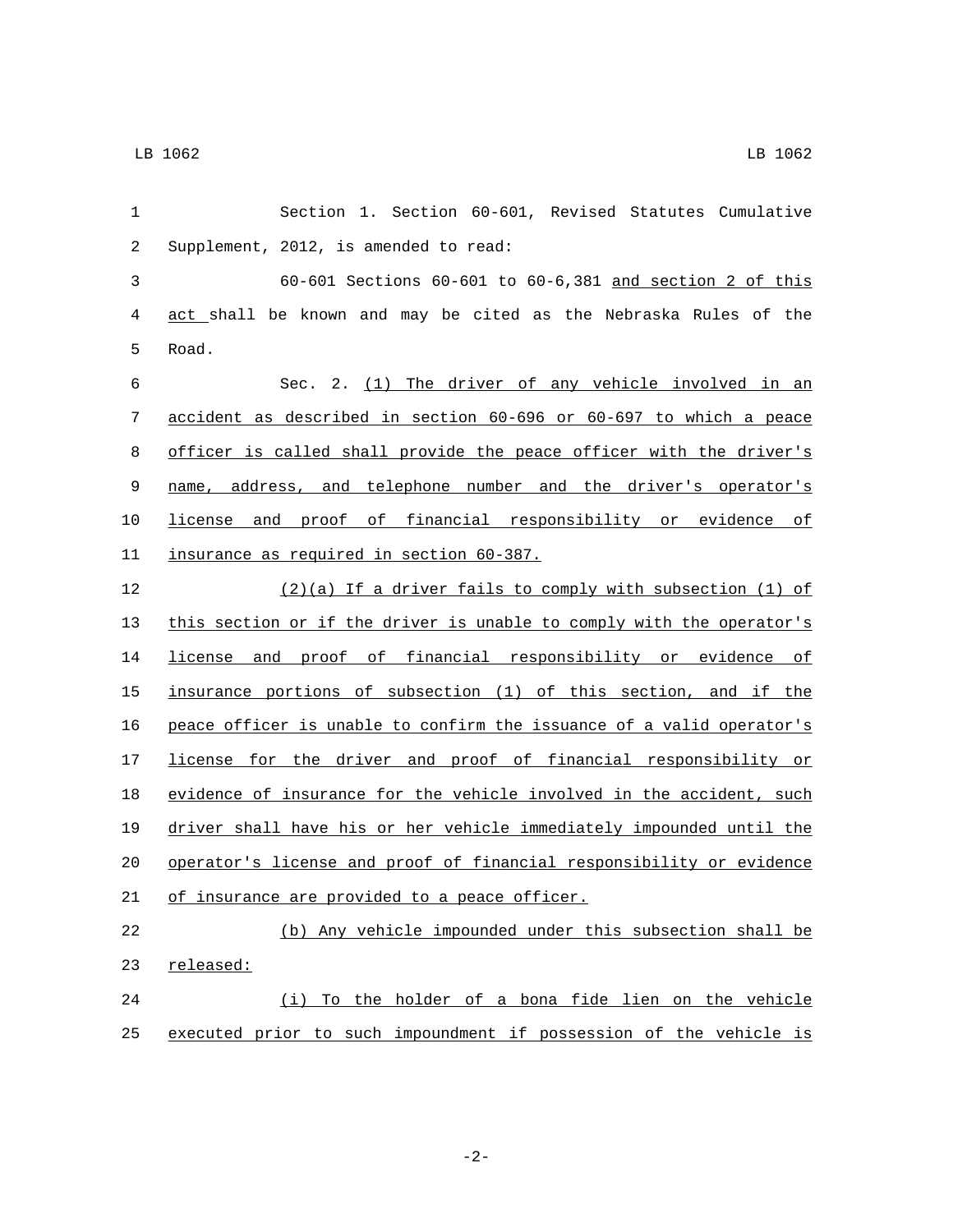| 1  | requested as provided by law by such lienholder for purposes of       |
|----|-----------------------------------------------------------------------|
| 2  | foreclosing and satisfying his or her lien on the vehicle;            |
| 3  | (ii) To the owner of the vehicle if the owner is a                    |
| 4  | lessor. Upon learning the address or telephone number of the rental   |
| 5  | company which owns the vehicle, the impounding law<br>leasing<br>or   |
| 6  | enforcement agency shall immediately contact the company and inform   |
| 7  | it that the vehicle is available for the company to take possession;  |
| 8  | or                                                                    |
| 9  | (iii) To the registered owner, a registered co-owner, or              |
| 10 | a spouse of the owner upon good cause shown by an affidavit or        |
| 11 | otherwise to the court before which the complaint is pending against  |
| 12 | the driver that the impounded vehicle is essential to the livelihood  |
| 13 | of the owner, co-owner, or spouse or the dependents of such owner,    |
| 14 | co-owner, or spouse.                                                  |
| 15 | (c) Any person who, at the direction of a peace officer,              |
| 16 | tows and stores a vehicle pursuant to this section shall have a lien  |
| 17 | upon such vehicle while in his or her possession for reasonable       |
| 18 | towing and storage charges and shall have a right to retain such      |
| 19 | vehicle until such charges are paid.                                  |
| 20 | If the registered owner of a vehicle was not the<br>(d)               |
| 21 | driver of the vehicle whose actions caused the vehicle to be          |
| 22 | impounded, the registered owner of the vehicle may recover in a civil |
| 23 | action from the driver of the vehicle all expenses incurred by reason |
| 24 | of the impoundment, and in the case of a criminal action, the court   |
| 25 | may order such driver of the vehicle to pay restitution to the        |